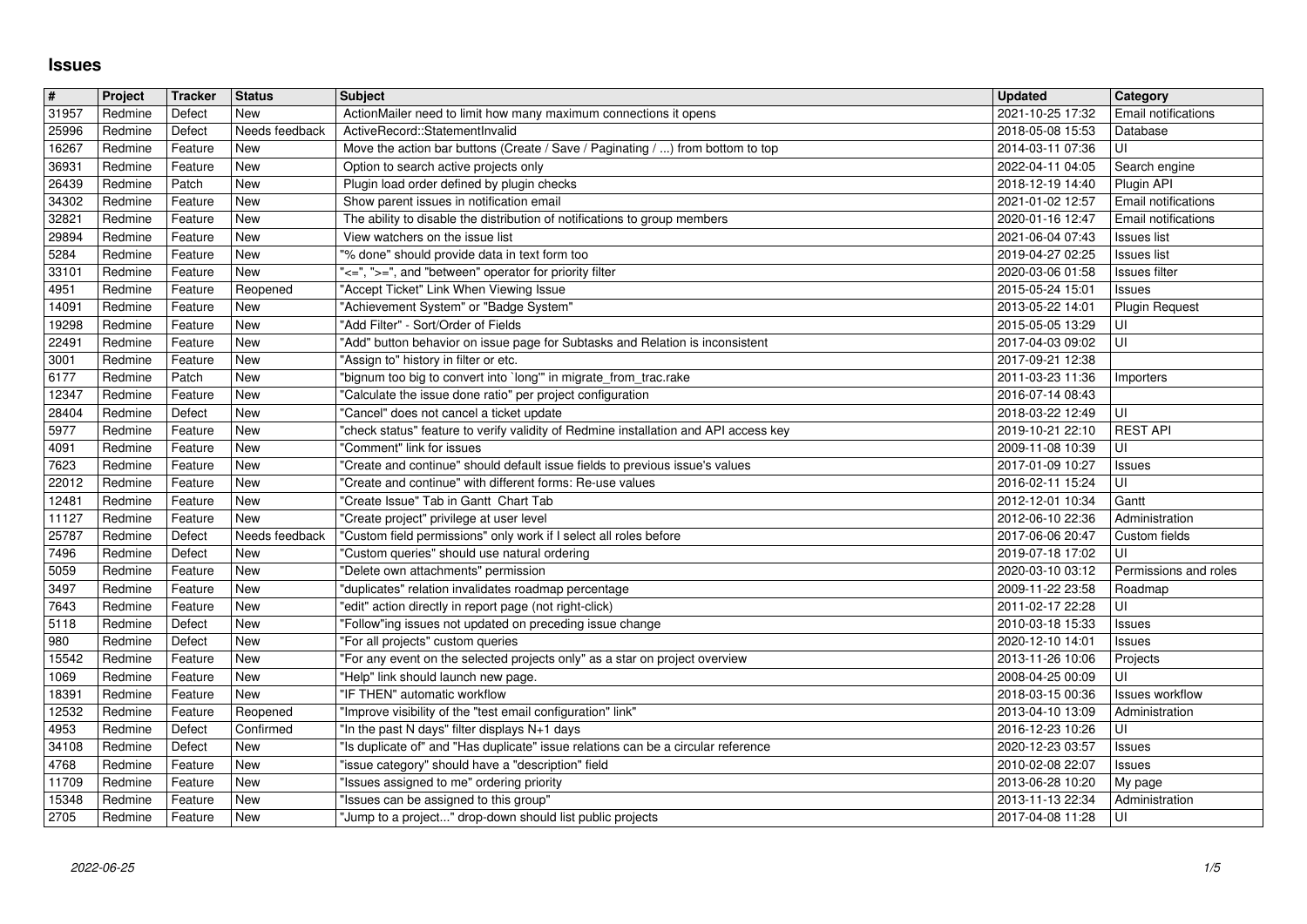| $\overline{\mathbf{H}}$ | Project            | <b>Tracker</b>     | <b>Status</b>                | <b>Subject</b>                                                                                                                                                               | <b>Updated</b>                       | Category                                             |
|-------------------------|--------------------|--------------------|------------------------------|------------------------------------------------------------------------------------------------------------------------------------------------------------------------------|--------------------------------------|------------------------------------------------------|
| 15676                   | Redmine            | Defect             | <b>New</b>                   | "Latest" revisions on repository view is confused                                                                                                                            | 2013-12-12 06:23                     | <b>SCM</b>                                           |
| 23140<br>28328          | Redmine<br>Redmine | Feature<br>Feature | <b>New</b><br>New            | "Mail Notification" override for tickets submitted via email<br>"Manage files" permission should be split to add and remove                                                  | 2019-02-09 16:55<br>2018-03-14 02:51 | Email notifications<br>Permissions and roles         |
| 11075                   | Redmine            | Defect             | New                          | "Manage members" permission allows user to elevate own permissions                                                                                                           | 2013-10-25 17:37                     | Permissions and roles                                |
| 25473                   | Redmine            | Defect             | New                          | "Message XYZ can not be processed" is the only error message logged when an incoming email fails to scrape due to 2017-07-27 14:04                                           |                                      | Email receiving                                      |
|                         |                    |                    |                              | confusion over the associated issue id                                                                                                                                       |                                      |                                                      |
| 1043<br>13086           | Redmine<br>Redmine | Feature<br>Defect  | <b>New</b><br>Needs feedback | "My Calendar" page to show assigned items (patch incl)<br>"Mysql::Error: Duplicate entry" in fetching revisions                                                              | 2015-09-01 06:34<br>2013-02-07 05:21 | UI<br><b>SCM</b>                                     |
| 6613                    | Redmine            | Feature            | New                          | "New Icon" for lately added new feature/fixes in Roadmap View                                                                                                                | 2015-03-06 04:58                     | Roadmap                                              |
| 836                     | Redmine            | Feature            | <b>New</b>                   | "New Issues" component for "My Page"                                                                                                                                         | 2011-03-29 14:23                     | My page                                              |
| 10717<br>12983          | Redmine<br>Redmine | Feature<br>Patch   | <b>New</b><br>New            | "Only display statuses that are used by this tracker" should hide empty line and columns<br>"Only for things I watch or I'm involved in" sends notifications only for issues | 2014-05-14 14:43<br>2013-12-12 15:53 | <b>Issues workflow</b><br><b>Email notifications</b> |
| 25357                   | Redmine            | Feature            | New                          | "Raw view" of a file in repository                                                                                                                                           | 2017-06-02 18:51                     | UI                                                   |
| 25301                   | Redmine            | Defect             | Needs feedback               | "Related issues" list in version type custom field detail                                                                                                                    | 2017-04-09 06:43                     | Custom fields                                        |
| 9560                    | Redmine            | Defect             | <b>New</b>                   | "Short" commit messages show textile formatting                                                                                                                              | 2011-11-13 16:04                     | <b>SCM</b>                                           |
| 4626                    | Redmine            | Feature            | New                          | "Spent time" entries on Activity page should be on the day when the time was spent - not on the day when "Spent<br>time" was logged                                          | 2013-04-03 17:52                     | Time tracking                                        |
| 25106                   | Redmine            | Defect             | Confirmed                    | "Spent time" in all issues, show as 0 with no permission                                                                                                                     | 2017-03-16 13:17                     | Time tracking                                        |
| 14966                   | Redmine            | Feature            | New                          | "Spent Time" report: maximal criteria amount is hard-coded by now, should become configurable                                                                                | 2013-09-22 15:01                     | Time tracking                                        |
| 18468                   | Redmine            | Feature            | <b>New</b>                   | "Submit and return" for edit issue screen                                                                                                                                    | 2016-01-19 16:06                     | Issues                                               |
| 17116<br>37077          | Redmine<br>Redmine | Feature<br>Feature | <b>New</b><br><b>New</b>     | "Subprojects on Main Projects" - Issues / Roadmap Pages Settings Separation<br>"Unifying" core/custom field logic                                                            | 2014-06-06 11:37<br>2022-05-06 00:14 | UI<br>Custom fields                                  |
| 10233                   | Redmine            | Defect             | Confirmed                    | "update issue" silently ignores "status" field if the user is not part of the project, but changes other fields                                                              | 2020-12-12 07:19                     | <b>REST API</b>                                      |
| 5119                    | Redmine            | Patch              | <b>New</b>                   | "User group" custom field                                                                                                                                                    | 2010-03-30 17:25                     | Custom fields                                        |
| 397                     | Redmine            | Feature            | New                          | "User Story" Agile concept support<br>"What Links Here" in right hand column                                                                                                 | 2010-03-24 20:01                     |                                                      |
| 3879<br>29681           | Redmine<br>Redmine | Feature<br>Defect  | New<br>New                   | "x%x%" is rendered as "&" in Textile formatter                                                                                                                               | 2015-04-07 18:17<br>2018-09-27 05:09 | Wiki<br>Text formatting                              |
| 23318                   | Redmine            | Defect             | Reopened                     | #lock_nested_set very slow on mysql with thousands of subtasks                                                                                                               | 2017-05-18 08:33                     | Performance                                          |
| 27381                   | Redmine            | Feature            | <b>New</b>                   | % Complete respond to status change in UI                                                                                                                                    | 2017-11-05 09:22                     |                                                      |
| 7636                    | Redmine            | Feature            | <b>New</b>                   | % custom field                                                                                                                                                               | 2011-02-16 21:18                     | Custom fields                                        |
| 27965<br>6609           | Redmine<br>Redmine | Feature<br>Defect  | <b>New</b><br>Reopened       | % Done and Estimated Hours field to be added in Spent Time<br>% Done for Parent Tasks [2]                                                                                    | 2018-01-10 11:36<br>2021-11-18 00:49 | Time tracking<br>Issues                              |
| 6419                    | Redmine            | Defect             | New                          | %Done <= 99 filter not removing row for version that's 100% complete                                                                                                         | 2010-10-25 16:59                     | Gantt                                                |
| 2414                    | Redmine            | Defect             | Reopened                     | 'Add News Button' in 'Add news'                                                                                                                                              | 2021-05-25 11:39                     | News                                                 |
| 13527                   | Redmine<br>Redmine | Feature<br>Defect  | New<br>New                   | 'Display name' for users<br>Invalid form authenticity token' when updating issue causes dataloss                                                                             | 2013-03-20 08:19                     | Administration                                       |
| 7651<br>10117           | Redmine            | Feature            | <b>New</b>                   | 'Permission - Project - Manage Groups' required                                                                                                                              | 2016-03-16 12:13<br>2022-02-16 08:29 | Issues<br>Groups                                     |
| 17768                   | Redmine            | Defect             | New                          | (Probably) incorrect display of RTL languages                                                                                                                                | 2014-09-01 10:31                     | 118n                                                 |
| 785                     | Redmine            | Feature            | New                          | (R)Doc interface                                                                                                                                                             | 2016-09-13 04:19                     | Documentation                                        |
| 12013<br>23143          | Redmine<br>Redmine | Feature<br>Feature | <b>New</b><br>New            | +1 button<br>+menu: allow creation of sub tasks as well                                                                                                                      | 2012-10-05 14:04<br>2016-08-08 08:30 | Issues<br>UI                                         |
| 23144                   | Redmine            | Feature            | New                          | +menu: make menu items dynamic, i.e. context dependent                                                                                                                       | 2016-07-17 04:03                     | UI                                                   |
| 4538                    | Redmine            | Defect             | New                          | .htaccess redirect rules not working when multiple CGI/FastCGI modules enabled                                                                                               | 2011-09-17 13:06                     | Permissions and roles                                |
|                         |                    |                    |                              |                                                                                                                                                                              |                                      |                                                      |
|                         |                    |                    |                              |                                                                                                                                                                              |                                      |                                                      |
|                         |                    |                    |                              |                                                                                                                                                                              |                                      |                                                      |
|                         |                    |                    |                              |                                                                                                                                                                              |                                      |                                                      |
|                         |                    |                    |                              |                                                                                                                                                                              |                                      |                                                      |
|                         |                    |                    |                              |                                                                                                                                                                              |                                      |                                                      |
|                         |                    |                    |                              |                                                                                                                                                                              |                                      |                                                      |
|                         |                    |                    |                              |                                                                                                                                                                              |                                      |                                                      |
|                         |                    |                    |                              |                                                                                                                                                                              |                                      |                                                      |
|                         |                    |                    |                              |                                                                                                                                                                              |                                      |                                                      |
|                         |                    |                    |                              |                                                                                                                                                                              |                                      |                                                      |
|                         |                    |                    |                              |                                                                                                                                                                              |                                      |                                                      |
|                         |                    |                    |                              |                                                                                                                                                                              |                                      |                                                      |
|                         |                    |                    |                              |                                                                                                                                                                              |                                      |                                                      |
|                         |                    |                    |                              |                                                                                                                                                                              |                                      |                                                      |
|                         |                    |                    |                              |                                                                                                                                                                              |                                      |                                                      |
|                         |                    |                    |                              |                                                                                                                                                                              |                                      |                                                      |
|                         |                    |                    |                              |                                                                                                                                                                              |                                      |                                                      |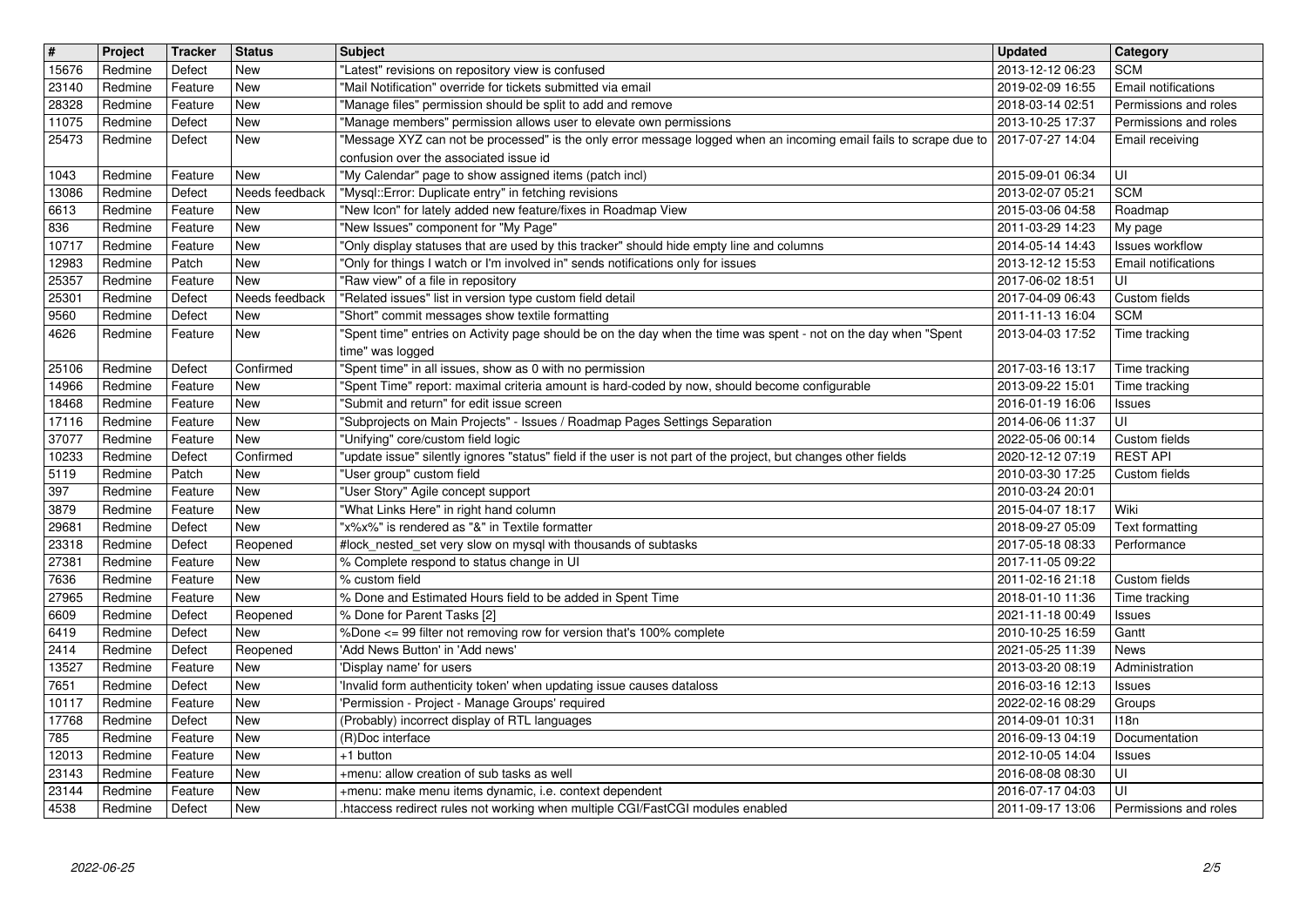| $\overline{\boldsymbol{H}}$ | Project            | Tracker            | <b>Status</b>            | <b>Subject</b>                                                                                                                                         | <b>Updated</b>                       | Category                                           |
|-----------------------------|--------------------|--------------------|--------------------------|--------------------------------------------------------------------------------------------------------------------------------------------------------|--------------------------------------|----------------------------------------------------|
| 33216<br>34045              | Redmine<br>Redmine | Feature<br>Feature | New<br><b>New</b>        | /my/account: Prevent users from changing their Email [redmine 4.1.0 stable]<br>1 minute expire-able RedmineCacheCredMax                                | 2020-03-31 10:11<br>2020-09-29 03:54 | Accounts / authentication<br>SCM extra             |
| 29819                       | Redmine            | Defect             | <b>New</b>               | 3.4.6, SQLSERVER 2014. Incorrect syntax near 'OFFSET'                                                                                                  | 2020-04-06 15:13                     | Database                                           |
| 17158<br>33629              | Redmine<br>Redmine | Defect<br>Defect   | Needs feedback<br>New    | 403 error when trying to view project/issue details<br>403 on Versions via API and individual versions via WebUI and API                               | 2014-06-26 10:17<br>2020-06-18 17:07 | Accounts / authentication<br>Permissions and roles |
| 28705                       | Redmine            | Defect             | <b>New</b>               | 403/Not allowed on issue view for non member users                                                                                                     | 2018-05-08 11:02                     | Permissions and roles                              |
| 25222<br>11683              | Redmine<br>Redmine | Defect<br>Defect   | Needs feedback<br>New    | 404 error when visiting project's repository tab without a main repository<br>404 on redirect after creating new issue.                                | 2017-02-28 21:09<br>2012-09-12 05:05 | <b>Issues</b>                                      |
| 8951                        | Redmine            | Defect             | Reopened                 | 404 w/ POST /issues.json (Filter chain halted as [:find_project] rendered_or_redirect)                                                                 | 2017-01-07 08:27                     | <b>REST API</b>                                    |
| 23037<br>13430              | Redmine<br>Redmine | Defect<br>Defect   | <b>New</b><br><b>New</b> | 500 error when posting on the forums<br>:export does not force export on .xml file                                                                     | 2019-05-23 09:47<br>2021-06-29 07:14 | Website (redmine.org)<br>Wiki                      |
| 13456                       | Redmine            | Defect             | Needs feedback           | <% content_for :header_tags do %> doesn't work inside hook                                                                                             | 2014-07-13 12:14                     | Plugin API                                         |
| 9377<br>4267                | Redmine<br>Redmine | Defect<br>Feature  | <b>New</b><br><b>New</b> | <br>> is not inserted before macro in Wiki<br><code> block improvements</code>                                                                         | 2011-10-06 19:01<br>2012-09-18 23:03 | <b>Text formatting</b>                             |
| 1037                        | Redmine            | Feature            | New                      | <div> boxes for all UI elements</div>                                                                                                                  | 2016-09-18 16:18                     | Text formatting<br>UI                              |
| 3439                        | Redmine            | Feature            | New                      | @Admin: custom fields: Show all available fields                                                                                                       | 2010-12-30 05:30                     | UI                                                 |
| 36996<br>7986               | Redmine<br>Redmine | Defect<br>Feature  | Needs feedback<br>New    | a choice is missing from the list for "notification by email"<br>a different method to show the existance of subtasks                                  | 2022-04-25 11:28<br>2011-03-25 19:40 | Administration<br>Issues                           |
| 25383                       | Redmine            | Feature            | New                      | A feature to add (signature / date)                                                                                                                    | 2017-04-19 17:22                     |                                                    |
| 2536<br>17844               | Redmine<br>Redmine | Defect<br>Feature  | New<br>New               | A few incorrect behaviours of bold (upon header and new-line)<br>A help intercept or better options                                                    | 2011-03-23 07:56<br>2014-09-12 08:01 | Text formatting                                    |
| 32610                       | Redmine            | Defect             | New                      | A inner join can be removed                                                                                                                            | 2019-12-11 18:24                     |                                                    |
| 2490<br>35826               | Redmine<br>Redmine | Feature<br>Defect  | <b>New</b><br>New        | a less cpu-intensive setup for receiving emails through fetchmail/imap (please add to wiki?)<br>a long time subversion diff blocked all other requests | 2018-08-24 14:03<br>2021-08-30 09:11 | Email receiving<br><b>SCM</b>                      |
| 22095                       | Redmine            | Feature            | New                      | A mixed version of issue state would be great                                                                                                          | 2016-02-19 14:45                     | <b>Issues</b>                                      |
| 32017<br>5516               | Redmine<br>Redmine | Patch<br>Feature   | New<br>New               | A much happier blue palette for the header (#header + #top-menu)<br>A new field for Quality Assist                                                     | 2019-09-06 21:03<br>2010-05-12 22:17 | UI                                                 |
| 15234                       | Redmine            | Patch              | New                      | A popup message after session timeout                                                                                                                  | 2013-11-01 08:45                     | Accounts / authentication                          |
| 566                         | Redmine            | Feature            | New<br>New               | A possible script or plugin to generate subversion compatible authz permission file?                                                                   | 2011-03-24 07:39                     | SCM extra<br><b>Email notifications</b>            |
| 22977<br>25482              | Redmine<br>Redmine | Defect<br>Feature  | New                      | A project member has no access and gets no notification, when being a watcher of the issue<br>A recursive watcher option/mode                          | 2018-05-21 10:45<br>2017-03-30 16:02 | Email notifications                                |
| 2885                        | Redmine            | Feature            | New                      | A segregated numbering per project                                                                                                                     | 2013-03-18 17:08                     |                                                    |
| 2876<br>20042               | Redmine<br>Redmine | Feature<br>Defect  | New<br>Needs feedback    | A simple plan for wiki concurrent edition<br>A test fail when running it with PostgreSQL                                                               | 2009-06-30 22:34<br>2021-01-18 09:00 | Wiki                                               |
| 18645                       | Redmine            | Feature            | New                      | Ability for Users to Customize their own email notifications                                                                                           | 2014-12-15 18:00                     | Email notifications                                |
| 7655<br>12444               | Redmine<br>Redmine | Feature<br>Feature | New<br>New               | Ability to "Group results by" on a list of issues by the "Assignee's group"<br>Ability to "set as default" settings when creating users                | 2020-06-03 08:17<br>2021-06-10 14:45 | <b>Issues</b><br>Administration                    |
| 8979                        | Redmine            | Feature            | New                      | Ability to activate a new member for a Project Leader                                                                                                  | 2013-01-07 13:49                     | Projects                                           |
| 21106<br>10499              | Redmine<br>Redmine | Feature<br>Feature | New<br>New               | Ability to add attachments (print screens) via notes edit.<br>Ability to add caption to an exported visualization                                      | 2015-11-01 10:37<br>2012-03-20 20:05 | Issues                                             |
| 32847                       | Redmine            | Patch              | New                      | Ability to add custom css classes to body tag                                                                                                          | 2020-02-11 16:14                     | Plugin API                                         |
| 4868<br>9918                | Redmine<br>Redmine | Feature<br>Feature | New<br>New               | Ability to add permissions to Document categories<br>Ability to add roles as watchers                                                                  | 2012-11-18 21:05<br>2012-01-04 10:38 | Documents<br>Email notifications                   |
|                             |                    |                    |                          |                                                                                                                                                        |                                      |                                                    |
|                             |                    |                    |                          |                                                                                                                                                        |                                      |                                                    |
|                             |                    |                    |                          |                                                                                                                                                        |                                      |                                                    |
|                             |                    |                    |                          |                                                                                                                                                        |                                      |                                                    |
|                             |                    |                    |                          |                                                                                                                                                        |                                      |                                                    |
|                             |                    |                    |                          |                                                                                                                                                        |                                      |                                                    |
|                             |                    |                    |                          |                                                                                                                                                        |                                      |                                                    |
|                             |                    |                    |                          |                                                                                                                                                        |                                      |                                                    |
|                             |                    |                    |                          |                                                                                                                                                        |                                      |                                                    |
|                             |                    |                    |                          |                                                                                                                                                        |                                      |                                                    |
|                             |                    |                    |                          |                                                                                                                                                        |                                      |                                                    |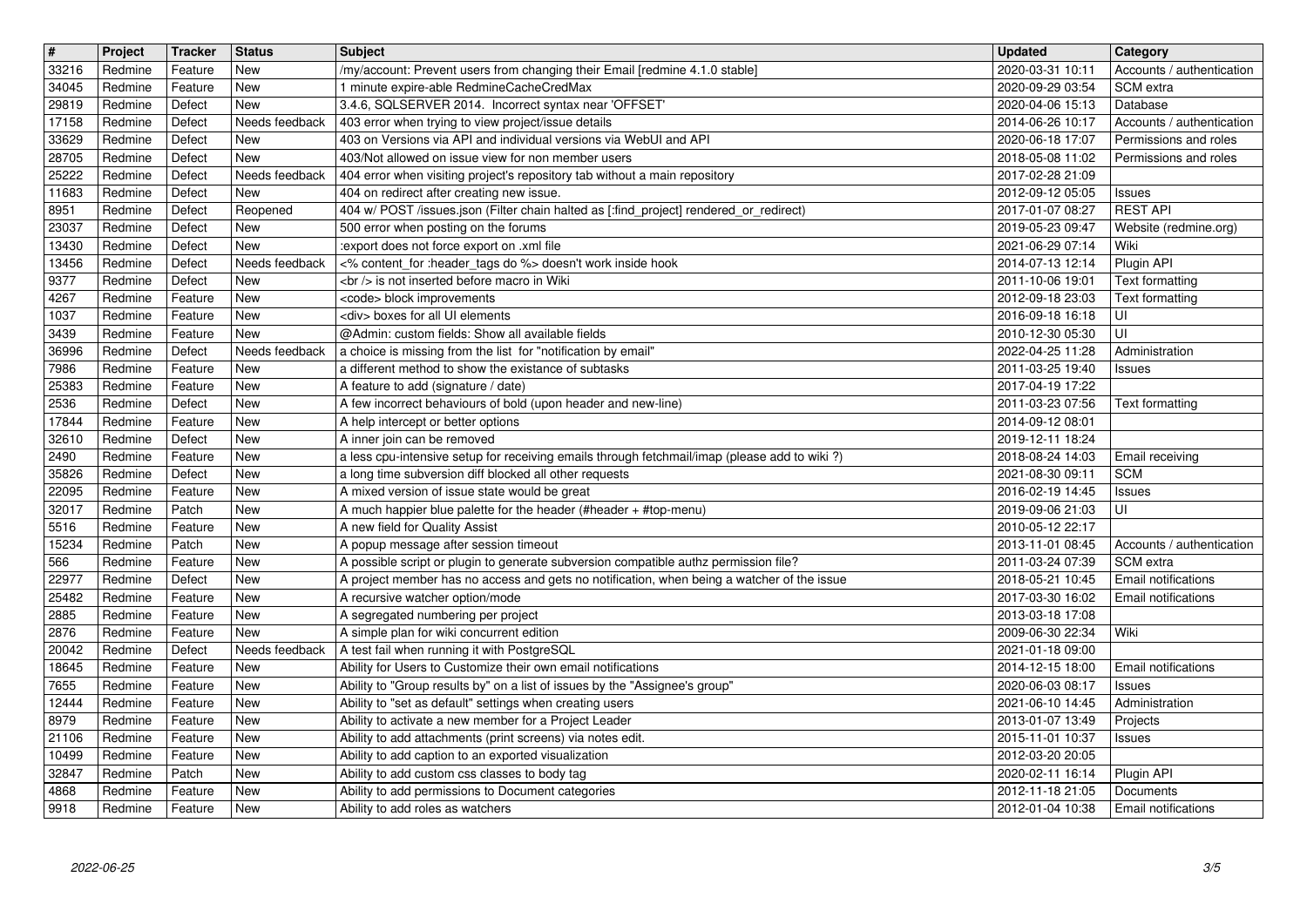| $\overline{\mathbf{H}}$ | Project            | Tracker            | <b>Status</b>     | <b>Subject</b>                                                                                                                                                                  | <b>Updated</b>                       | Category                                    |
|-------------------------|--------------------|--------------------|-------------------|---------------------------------------------------------------------------------------------------------------------------------------------------------------------------------|--------------------------------------|---------------------------------------------|
| 12579                   | Redmine            | Feature            | New               | Ability to assign issues to multiple users                                                                                                                                      | 2022-06-05 05:04                     | Issues                                      |
| 5161<br>10252           | Redmine<br>Redmine | Feature<br>Feature | New<br><b>New</b> | Ability to backup a project<br>Ability to choose a News date                                                                                                                    | 2010-03-23 21:26<br>2021-07-14 18:46 | <b>News</b>                                 |
| 14034                   | Redmine            | Feature            | New               | Ability to choose diff algorithm type for git (patience, histogram)                                                                                                             | 2013-05-13 10:54                     | <b>SCM</b>                                  |
| 28150                   | Redmine            | Feature            | New               | Ability to choose Fields permissions for new issue                                                                                                                              | 2021-07-19 09:50                     | <b>Issues workflow</b>                      |
| 32543                   | Redmine            | Feature            | New               | Ability to choose home page after login                                                                                                                                         | 2020-09-24 23:47                     | Accounts / authentication                   |
| 2106<br>11698           | Redmine<br>Redmine | Patch<br>Feature   | New<br>New        | Ability to choose period in 'Spent time' and count of watched issues on 'My page'.<br>Ability to configure additional groups of keywords with extra features in commit messages | 2013-03-21 06:25<br>2013-07-03 14:21 | UI<br><b>SCM</b>                            |
| 7724                    | Redmine            | Feature            | New               | Ability to create default forums when a new project is created                                                                                                                  | 2011-02-25 19:08                     | Projects                                    |
| 4367                    | Redmine            | Feature            | New               | Ability to delete an issue status that is in use                                                                                                                                | 2020-04-15 18:35                     | Issues planning                             |
| 1688<br>19625           | Redmine<br>Redmine | Feature<br>Feature | New<br>New        | Ability to diff two text attachments on a same page<br>Ability to disable plugin from Admin area                                                                                | 2013-03-13 15:22<br>2021-11-18 10:38 | Attachments<br>Plugin API                   |
| 18189                   | Redmine            | Feature            | New               | Ability to display Issue Count in the sidebar next to custom queries                                                                                                            | 2015-09-16 14:32                     | Issues                                      |
| 11519                   | Redmine            | Feature            | New               | Ability to edit wiki comments after entry saved                                                                                                                                 | 2019-05-01 01:01                     | Wiki                                        |
| 2793                    | Redmine            | Feature            | New               | Ability to escape external links using !                                                                                                                                        | 2011-03-23 08:00                     | Text formatting                             |
| 9992<br>11619           | Redmine<br>Redmine | Feature<br>Feature | New<br>New        | Ability to filter issue subtasks in issue form<br>Ability To Have Redmine Issue Update Notifications Send Full Ticket History                                                   | 2021-08-18 21:37<br>2012-11-20 00:50 | <b>Issues</b><br><b>Email notifications</b> |
| 30483                   | Redmine            | Feature            | New               | Ability to hide issue elements in PDF export.                                                                                                                                   | 2019-01-23 12:31                     | PDF export                                  |
| 5922                    | Redmine            | Feature            | New               | Ability to ignore current user in Query model                                                                                                                                   | 2010-07-21 08:52                     | <b>Issues</b>                               |
| 10383<br>33328          | Redmine<br>Redmine | Feature<br>Feature | New<br>New        | Ability to ignore files from commit diff<br>Ability to import watchers when importing issues from csv                                                                           | 2012-03-06 10:39<br>2020-04-20 13:45 | SCM extra<br>Importers                      |
| 3272                    | Redmine            | Feature            | New               | Ability to import wiki image from other wiki page                                                                                                                               | 2021-11-01 01:34                     | Wiki                                        |
| 19108                   | Redmine            | Patch              | New               | Ability to limit search to last week/month/year                                                                                                                                 | 2015-02-14 20:55                     | Search engine                               |
| 6188<br>8891            | Redmine<br>Redmine | Feature<br>Feature | New<br>New        | Ability to link Wiki page specific version<br>Ability to manage Role assignments by individual Group Member.                                                                    | 2012-06-29 14:51<br>2011-10-29 20:02 | Wiki<br><b>Issues workflow</b>              |
| 10011                   | Redmine            | Feature            | <b>New</b>        | Ability to mark the current task                                                                                                                                                | 2012-01-23 13:03                     |                                             |
| 1699                    | Redmine            | Feature            | New               | Ability to move wiki attachments from one page to another                                                                                                                       | 2018-03-16 22:12                     | Attachments                                 |
| 1984                    | Redmine            | Feature            | New               | Ability to obsolete an uploaded file                                                                                                                                            | 2020-04-04 05:41                     | Attachments                                 |
| 4101<br>1687            | Redmine<br>Redmine | Feature<br>Feature | New<br>New        | Ability to prevent a news item from appearing in the front page and the central news feed.<br>Ability to quote a patch in a comment                                             | 2009-10-24 13:02<br>2016-09-15 14:36 | News<br>Issues                              |
| 7978                    | Redmine            | Feature            | New               | Ability to reference another issue when creating new one                                                                                                                        | 2011-03-24 01:58                     | Issues                                      |
| 18669                   | Redmine            | Feature            | New               | Ability to remove Wiki (page) history                                                                                                                                           | 2020-04-01 06:49                     | Wiki                                        |
| 29490                   | Redmine            | Feature            | New               | Ability to restrict time logging on certain tracker types                                                                                                                       | 2018-09-04 08:33                     | Time tracking                               |
| 15010<br>33445          | Redmine<br>Redmine | Feature<br>Feature | New<br>New        | Ability to set a list of keywords available for issues<br>Ability to set default start/due date via the CLI for issues created by the MailHandler                               | 2013-09-30 09:53<br>2021-10-14 17:31 | Search engine<br>Email receiving            |
| 11210                   | Redmine            | Feature            | New               | Ability to set default values for any fields of a task individually for each user and/or project                                                                                | 2013-10-21 19:15                     | Issues                                      |
| 5973                    | Redmine            | Feature            | New               | Ability to set project icons                                                                                                                                                    | 2022-03-02 08:17                     | Projects                                    |
| 20689<br>6648           | Redmine<br>Redmine | Feature<br>Feature | New<br>New        | Ability to set properties during repository creation (SVN reposman)<br>ability to sort all fields on time entry page                                                            | 2015-10-07 04:35<br>2011-06-03 09:24 | SCM extra<br>Custom fields                  |
| 14287                   | Redmine            | Feature            | New               | Ability to sort Repository Content by field                                                                                                                                     | 2013-06-14 18:35                     | <b>SCM</b>                                  |
| 12814                   | Redmine            | Feature            | Reopened          | Ability to specify target version sort order                                                                                                                                    | 2013-03-27 21:39                     | Roadmap                                     |
| 20310<br>10592          | Redmine<br>Redmine | Feature<br>Feature | New<br>New        | Ability to switch date format (from relative into absolute) in issue notes titles<br>Ability to Sync with Mac OS X Address Book Server via Carddav                              | 2020-04-22 23:17<br>2012-04-03 13:22 | Issues                                      |
|                         |                    |                    |                   |                                                                                                                                                                                 |                                      |                                             |
|                         |                    |                    |                   |                                                                                                                                                                                 |                                      |                                             |
|                         |                    |                    |                   |                                                                                                                                                                                 |                                      |                                             |
|                         |                    |                    |                   |                                                                                                                                                                                 |                                      |                                             |
|                         |                    |                    |                   |                                                                                                                                                                                 |                                      |                                             |
|                         |                    |                    |                   |                                                                                                                                                                                 |                                      |                                             |
|                         |                    |                    |                   |                                                                                                                                                                                 |                                      |                                             |
|                         |                    |                    |                   |                                                                                                                                                                                 |                                      |                                             |
|                         |                    |                    |                   |                                                                                                                                                                                 |                                      |                                             |
|                         |                    |                    |                   |                                                                                                                                                                                 |                                      |                                             |
|                         |                    |                    |                   |                                                                                                                                                                                 |                                      |                                             |
|                         |                    |                    |                   |                                                                                                                                                                                 |                                      |                                             |
|                         |                    |                    |                   |                                                                                                                                                                                 |                                      |                                             |
|                         |                    |                    |                   |                                                                                                                                                                                 |                                      |                                             |
|                         |                    |                    |                   |                                                                                                                                                                                 |                                      |                                             |
|                         |                    |                    |                   |                                                                                                                                                                                 |                                      |                                             |
|                         |                    |                    |                   |                                                                                                                                                                                 |                                      |                                             |